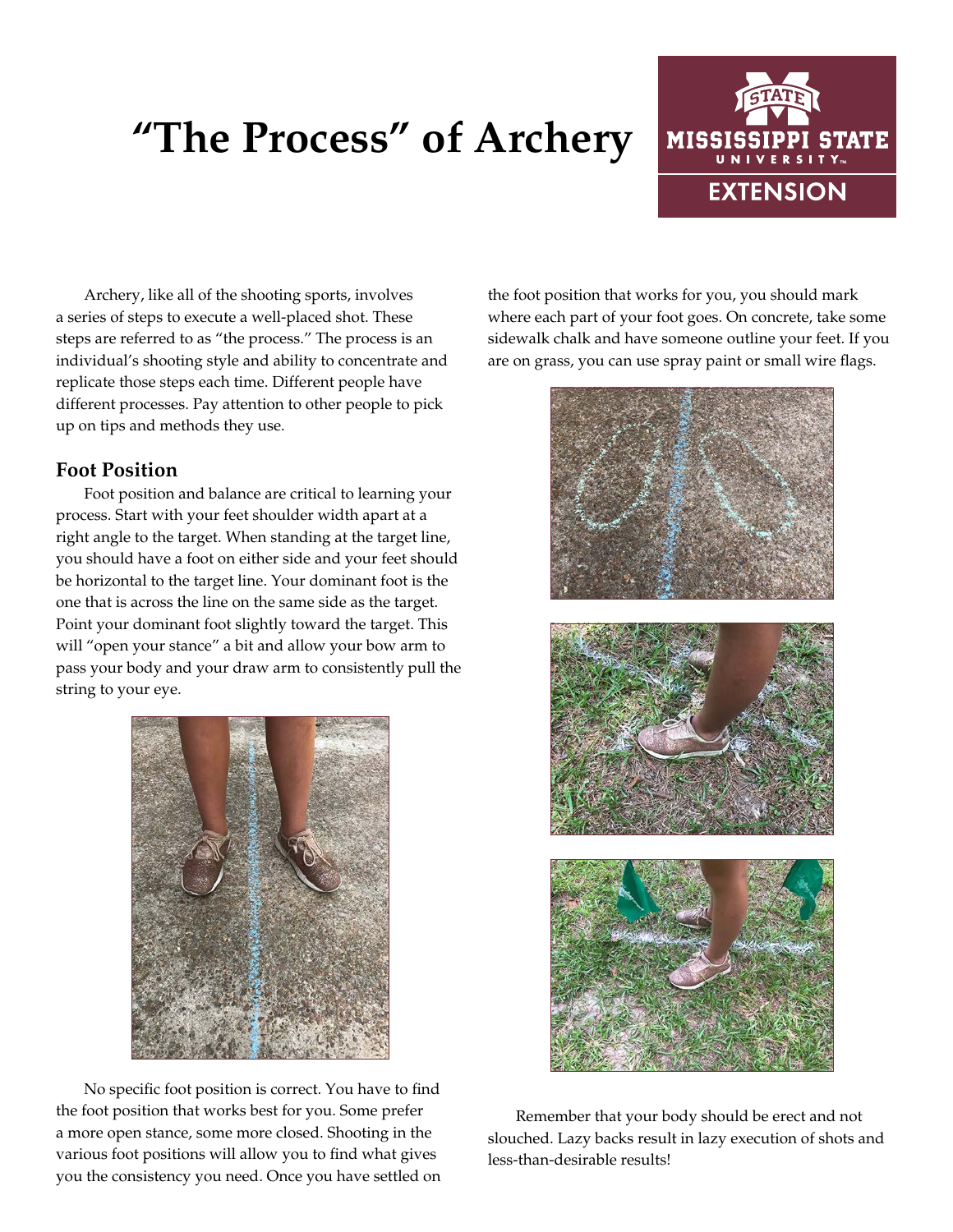### **Bow Arm Position**

Your bow arm is the arm/hand that holds the bow. Once you have loaded the arrow into the bow, extend your bow arm and point it toward the target. Along with your bow arm, your draw hand should be on the string. In this position, your body forms the shape of a T. You are now in position to pull (draw) the bow string back.



If your bow is dramatically raised when you pull the bow string back to position ("sky drawing"), your pull weight probably needs to be reduced. If your bow's draw weight is too high, you will not be able to settle into the shot and you will become fatigued very quickly. Remember, a faster arrow means nothing if you can't make consistent shots.



### **Anchor Point**

Once you draw the bow string, it is very important that the string return to the same spot on your face time after time. This is known as your *anchor point*. A good set of anchor points could be the string touching the tip of your nose and resting in the corner of your mouth. This gives you two points of reference; however, depending on the style of draw and release used, these anchor points may change. Find what is comfortable and effective, and stick with it.



# **Sighting**

Whether you use an actual sight pin or shoot instinctively, the process of sighting is the same. Settle on a point of aim on the target. Not doing so results in "snap shooting," or releasing the arrow the moment the sight is aligned with the target. This can become a bad habit, so you need to correct it right away. Remember: you don't *have* to shoot simply because you drew





your bow. If you're not settled in for the shot, let the string back down, re-nock the arrow, and begin the process again.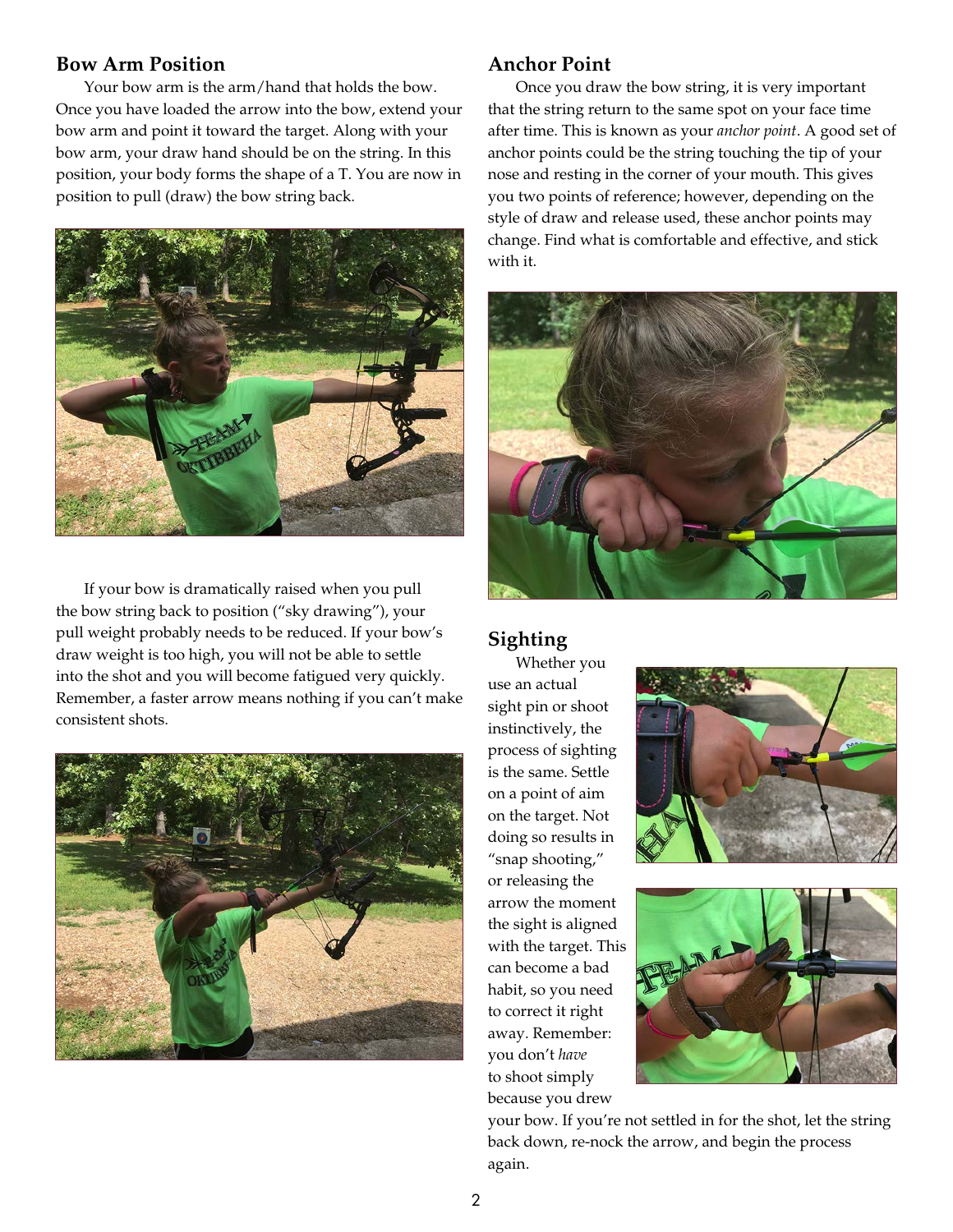As in all shooting sports, once the energy of the shot is released, it can never be taken back. Concentrate on the target, and place the arrow where it should be. A good exercise is to draw the bow back, settle in for the shot, and then let the bow down. Try counting to five. If you practice this enough, you'll soon realize that you've replaced a bad habit with a good one!

# **Executing the Shot**

Executing the shot is releasing the string or "firing" the bow. Regardless of the type of release (mechanical or fingers), the procedure for release is the same. A good release consists of a slow and steady letting go of the string. If you are using a mechanical release, squeeze the trigger with slow and steady pressure; do not punch or snap-shoot the trigger. If you are using your fingers, the string should leave as if it were sliding out of all your fingers at the same time. Another method of release is called *back tension*. At full draw, with your fingers on the string or trigger, slowly squeeze your shoulder blades together until the string leaves the release method. This method allows you to concentrate more on sighting the arrow and less on the release.

# **Follow-Through**

The next step in the process is following through with the shot. Think about basketball players shooting the ball. Notice how they leave their hand bent at the wrist until the ball goes into the rim? The same principle is used in archery. To follow through, you must keep your bow/bow arm extended for a brief period of time after the shot. Any jerking movement as the arrow is released can lead to shots flying left or right. One indicator of dropping the bow arm too soon is shots hitting low on the target. A good way to know if you are following through is to ask yourself, "Did I see the arrow fly into the target?" If the answer is no, then you did not follow through. Watching the arrow hit the target and briefly holding your bow arm out decreases unnecessary movement that can result in inaccurate shots.

## **Reflection**

To complete the process, you must reflect on your shot. Ask yourself these questions:

- What was the result of following the process? In other words, where did the arrow strike the target?
- What did you do or not do during the process that led to the resulting shot?
- What can you do to either repeat the process or change it to improve the next shot?
- Reflection allows you to exercise your criticalthinking skills and begin to tailor your process to fit your style of shooting.

Each archer can take the process and expand on it. These are not hard-and-fast rules but merely points to ponder. Keep an open mind, try these steps, and know that each shot is separate from the previous one. Mentally conquer the process, and you will find that your mind is at one with the bow as well as the shot you execute.